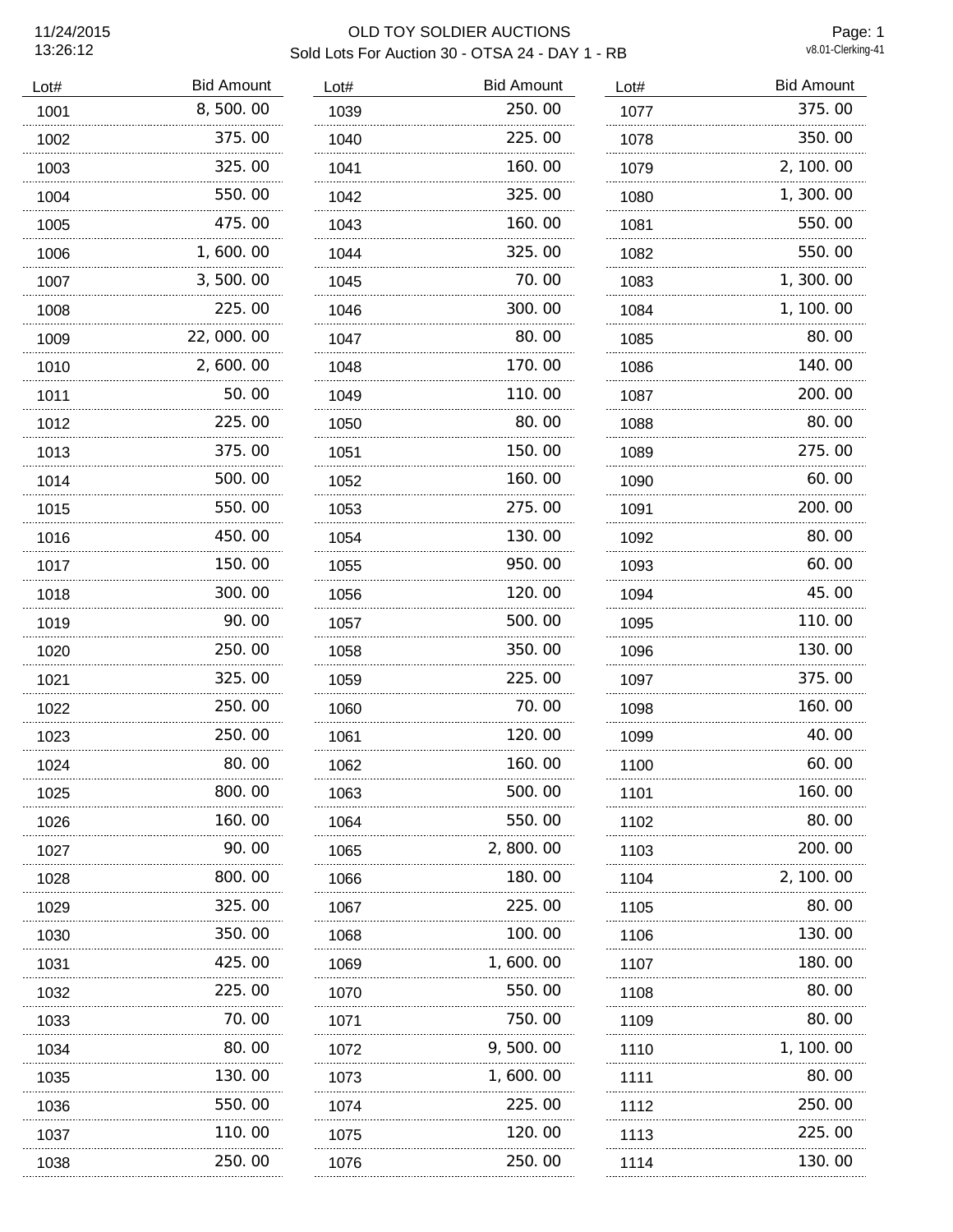13:26:12

## 11/24/2015 OLD TOY SOLDIER AUCTIONS Sold Lots For Auction 30 - OTSA 24 - DAY 1 - RB

Page: 2<br>v8.01-Clerking-41

| Lot# | <b>Bid Amount</b> | Lot# | <b>Bid Amount</b> | Lot# | <b>Bid Amount</b> |
|------|-------------------|------|-------------------|------|-------------------|
| 1115 | 550.00            | 1153 | 110.00            | 1191 | 3,500.00          |
| 1116 | 160.00            | 1154 | 70.00             | 1192 | 170.00            |
| 1117 | 800.00            | 1155 | 110.00            | 1193 | 70.00             |
| 1118 | 1,500.00          | 1156 | 50.00             | 1194 | 60.00             |
| 1119 | 375.00            | 1157 | 160.00            | 1195 | 70.00             |
| 1120 | 110.00            | 1158 | 200, 00           | 1196 | 60.00             |
| 1121 | 200.00            | 1159 | 200.00            | 1197 | 140.00            |
| 1122 | 2,500.00          | 1160 | 110.00            | 1198 | 2, 100.00         |
| 1123 | 350.00            | 1161 | 225.00            | 1199 | 140.00            |
| 1124 | 225.00            | 1162 | 80.00             | 1200 | 100.00            |
| 1125 | 400.00            | 1163 | 425.00            | 1201 | 50.00             |
| 1126 | 750.00            | 1164 | 90.00             | 1202 | 80.00             |
| 1127 | 150.00            | 1165 | 180.00            | 1203 | 90.00             |
| 1128 | 70.00             | 1166 | 325.00            | 1204 | 100.00            |
| 1129 | 190.00            | 1167 | 110.00            | 1205 | 110.00            |
| 1130 | 70.00             | 1168 | 350.00            | 1206 | 425.00            |
| 1131 | 100, 00           | 1169 | 130.00            | 1207 | 120.00            |
| 1132 | 70.00             | 1170 | 80.00             | 1208 | 475.00            |
| 1133 | 45.00             | 1171 | 90.00             | 1209 | 750.00            |
| 1134 | 500.00            | 1172 | 45.00             | 1210 | 450.00            |
| 1135 | 500.00            | 1173 | 45.00             | 1211 | 2,300.00          |
| 1136 | 300.00            | 1174 | 110.00            | 1212 | 70.00             |
| 1137 | 275.00            | 1175 | 35.00             | 1213 | 500.00            |
| 1138 | 130.00            | 1176 | 170.00            | 1214 | 180.00            |
| 1139 | 2, 200.00         | 1177 | 90.00             | 1215 | 130.00            |
| 1140 | 475.00            | 1178 | 2, 600. 00        | 1216 | 120.00            |
| 1141 | 8, 500. 00        | 1179 | 225.00            | 1217 | 70. 00            |
| 1142 | 90.00             | 1180 | 70.00             | 1218 | 90.00             |
| 1143 | 2, 100. 00        | 1181 | 160.00            | 1219 | 9, 500. 00        |
| 1144 | 2, 500. 00        | 1182 | 60.00             | 1220 | 1,700.00          |
| 1145 | 1, 900. 00        | 1183 | 90.00             | 1221 | 2, 500. 00        |
| 1146 | 60.00             | 1184 | 425.00            | 1222 | 375.00            |
| 1147 | 70.00             | 1185 | 90.00             | 1223 | 700.00            |
| 1148 | 225.00            | 1186 | 60.00             | 1224 | 140.00            |
| 1149 | 60.00             | 1187 | 400.00            | 1225 | 900.00            |
| 1150 | 50.00             | 1188 | 650.00            | 1226 | 1, 400. 00        |
| 1151 | 45.00             | 1189 | 120.00            | 1227 | 1, 700. 00        |
| 1152 | 60.00             | 1190 | 300.00            | 1228 | 950.00            |
|      |                   |      |                   |      |                   |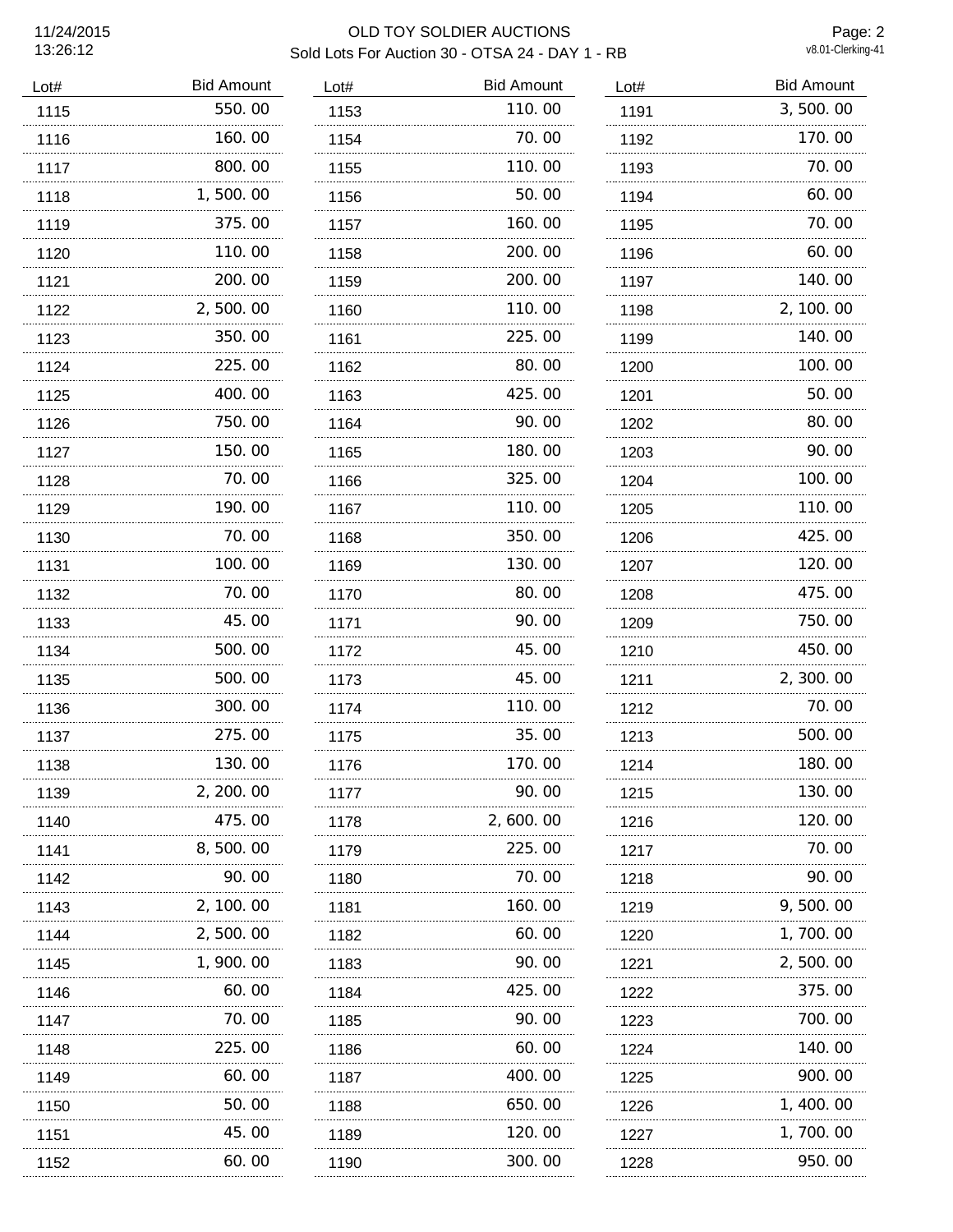Page: 3<br>v8.01-Clerking-41

| Lot# | <b>Bid Amount</b> | Lot# | <b>Bid Amount</b> | Lot# | <b>Bid Amount</b> |
|------|-------------------|------|-------------------|------|-------------------|
| 1229 | 1, 200.00         | 1267 | 180.00            | 1305 | 200.00            |
| 1230 | 1,300.00          | 1268 | 200.00            | 1306 | 150.00            |
| 1231 | 1, 300.00         | 1269 | 1, 400.00         | 1307 | 200.00            |
| 1232 | 1, 400.00         | 1270 | 1,500.00          | 1308 | 90.00             |
| 1233 | 50.00             | 1271 | 250.00            | 1309 | 70.00             |
| 1234 | 180.00            | 1272 | 800.00            | 1310 | 550.00            |
| 1235 | 350.00            | 1273 | 850.00            | 1311 | 45.00             |
| 1236 | 70.00             | 1274 | 450.00            | 1312 | 40.00             |
| 1237 | 200. 00           | 1275 | 2, 100.00         | 1313 | 60.00             |
| 1238 | 70.00             | 1276 | 550.00            | 1314 | 60.00             |
| 1239 | 1, 200. 00        | 1277 | 1,600.00          | 1315 | 80.00             |
| 1240 | 140.00            | 1278 | 375.00            | 1316 | 100.00            |
| 1241 | 550.00            | 1279 | 1,000.00          | 1317 | 130.00            |
| 1242 | 225.00            | 1280 | 375.00            | 1318 | 100.00            |
| 1243 | 180.00            | 1281 | 225.00            | 1319 | 80.00             |
| 1244 | 400.00            | 1282 | 130.00            | 1320 | 40.00             |
| 1245 | 950.00<br>.       | 1283 | 100.00            | 1321 | 600.00            |
| 1246 | 225.00            | 1284 | 60.00             | 1322 | 225.00            |
| 1247 | 225.00            | 1285 | 60.00             | 1323 | 425.00            |
| 1248 | 600.00            | 1286 | 140.00            | 1324 | 150.00            |
| 1249 | 100.00            | 1287 | 180.00            | 1325 | 1, 200. 00        |
| 1250 | 850.00            | 1288 | 70.00             | 1326 | 475.00            |
| 1251 | 120.00            | 1289 | 90.00             | 1327 | 425.00            |
| 1252 | 180.00            | 1290 | 150.00            | 1328 | 250.00            |
| 1253 | 100.00            | 1291 | 600.00            | 1329 | 300.00            |
| 1254 | 180.00            | 1292 | 350.00            | 1330 | 225.00            |
| 1255 | 1, 000. 00        | 1293 | 600.00            | 1331 | 225,00            |
| 1256 | 180.00            | 1294 | 800.00            | 1332 | 250.00            |
| 1257 | 80.00             | 1295 | 700.00            | 1333 | 350.00            |
| 1258 | 300. 00           | 1296 | 300.00            | 1334 | 300.00            |
| 1259 | 275.00            | 1297 | 700. 00           | 1335 | 425,00            |
| 1260 | 550.00            | 1298 | 350.00            | 1336 | 375.00            |
| 1261 | 650.00            | 1299 | 375.00            | 1337 | 425.00            |
| 1262 | 425.00            | 1300 | 600.00            | 1338 | 450.00            |
| 1263 | 1, 500. 00        | 1301 | 120.00            | 1339 | 800.00            |
| 1264 | 400.00            | 1302 | 375.00            | 1340 | 450.00            |
| 1265 | 950. OO           | 1303 | 275.00            | 1341 | 900.00            |
| 1266 | 350.00            | 1304 | 50.00             | 1342 | 375.00            |
|      |                   |      |                   |      |                   |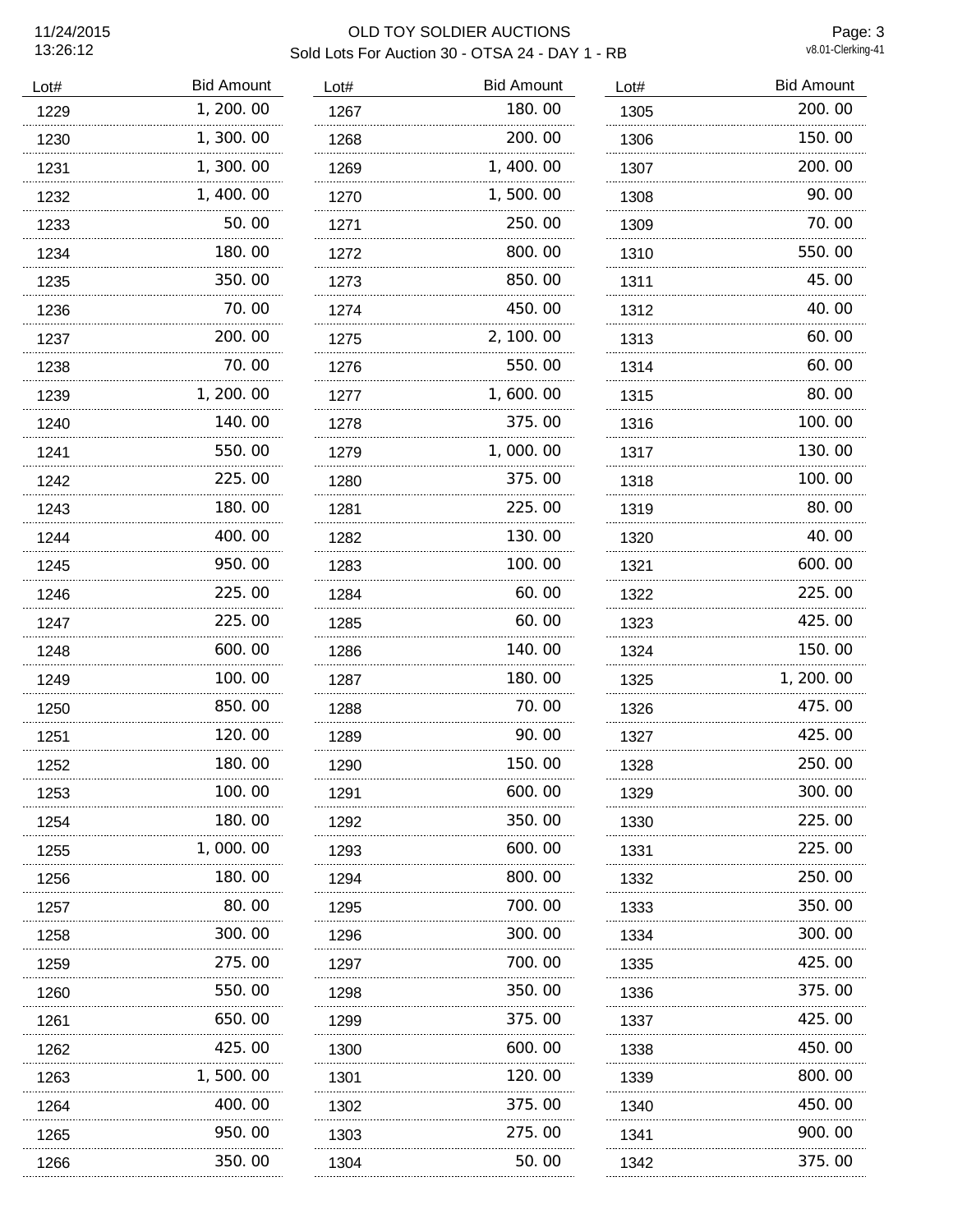13:26:12

## 11/24/2015 OLD TOY SOLDIER AUCTIONS Sold Lots For Auction 30 - OTSA 24 - DAY 1 - RB

Page: 4<br>v8.01-Clerking-41

| Lot# | <b>Bid Amount</b> | Lot# | <b>Bid Amount</b> | Lot# | <b>Bid Amount</b> |
|------|-------------------|------|-------------------|------|-------------------|
| 1343 | 350.00            | 1381 | 550.00            | 1419 | 170.00            |
| 1344 | 500.00            | 1382 | 150.00            | 1420 | 150.00            |
| 1345 | 450.00            | 1383 | 700.00            | 1421 | 170.00            |
| 1346 | 4,000.00          | 1384 | 325.00            | 1422 | 70.00             |
| 1347 | 1, 400.00         | 1385 | 250.00            | 1423 | 70.00             |
| 1348 | 1, 100. 00        | 1386 | 100, 00           | 1424 | 110.00            |
| 1349 | 1,000.00          | 1387 | 200.00            | 1425 | 70.00             |
| 1350 | 1,600.00          | 1388 | 1, 200. 00        | 1426 | 110.00            |
| 1351 | 650.00            | 1389 | 850.00            | 1427 | 100.00            |
| 1352 | 300.00            | 1390 | 190.00            | 1428 | 45.00             |
| 1353 | 250.00            | 1391 | 180.00            | 1429 | 50.00             |
| 1354 | 120.00            | 1392 | 425,00            | 1430 | 70.00             |
| 1355 | 130.00<br>.       | 1393 | 375.00<br>.       | 1431 | 200.00            |
| 1356 | 130.00            | 1394 | 10.00             | 1432 | 160.00            |
| 1357 | 100.00            | 1395 | 160.00            | 1433 | 60.00             |
| 1358 | 200.00            | 1396 | 400.00            | 1434 | 80.00             |
| 1359 | 120.00            | 1397 | 550.00            | 1435 | 25.00             |
| 1360 | 170.00            | 1398 | 425.00            | 1436 | 60.00             |
| 1361 | 225.00            | 1399 | 110.00            | 1437 | 70.00             |
| 1362 | 200.00            | 1400 | 170.00            | 1438 | 150.00            |
| 1363 | 350.00            | 1401 | 200.00            | 1439 | 200.00            |
| 1364 | 425.00            | 1402 | 70.00             | 1440 | 40.00             |
| 1365 | 300.00            | 1403 | 170.00            | 1441 | 110.00            |
| 1366 | 900.00            | 1404 | 110.00            | 1442 | 110.00            |
| 1367 | 450.00            | 1405 | 750.00            | 1443 | 80.00             |
| 1368 | 2,000.00          | 1406 | 275.00            | 1444 | 110.00            |
| 1369 | 1, 600. 00        | 1407 | 275.00            | 1445 | 70.00             |
| 1370 | 6, 500.00         | 1408 | 350.00            | 1446 | 120.00            |
| 1371 | 1,600.00          | 1409 | 70.00             | 1447 | 225.00            |
| 1372 | 2, 500. 00        | 1410 | 80.00             |      |                   |
| 1373 | 1, 100. 00        | 1411 | 150.00            |      |                   |
| 1374 | 2, 300. 00        | 1412 | 90.00             |      |                   |
| 1375 | 500.00            | 1413 | 50. 00            |      |                   |
| 1376 | 275.00            | 1414 | 140.00            |      |                   |
| 1377 | 45.00             | 1415 | 200.00            |      |                   |
| 1378 | 375.00            | 1416 | 90.00             |      |                   |
| 1379 | 2, 100. 00        | 1417 | 170.00            |      |                   |
| 1380 | 1,000.00          | 1418 | 550.00            |      |                   |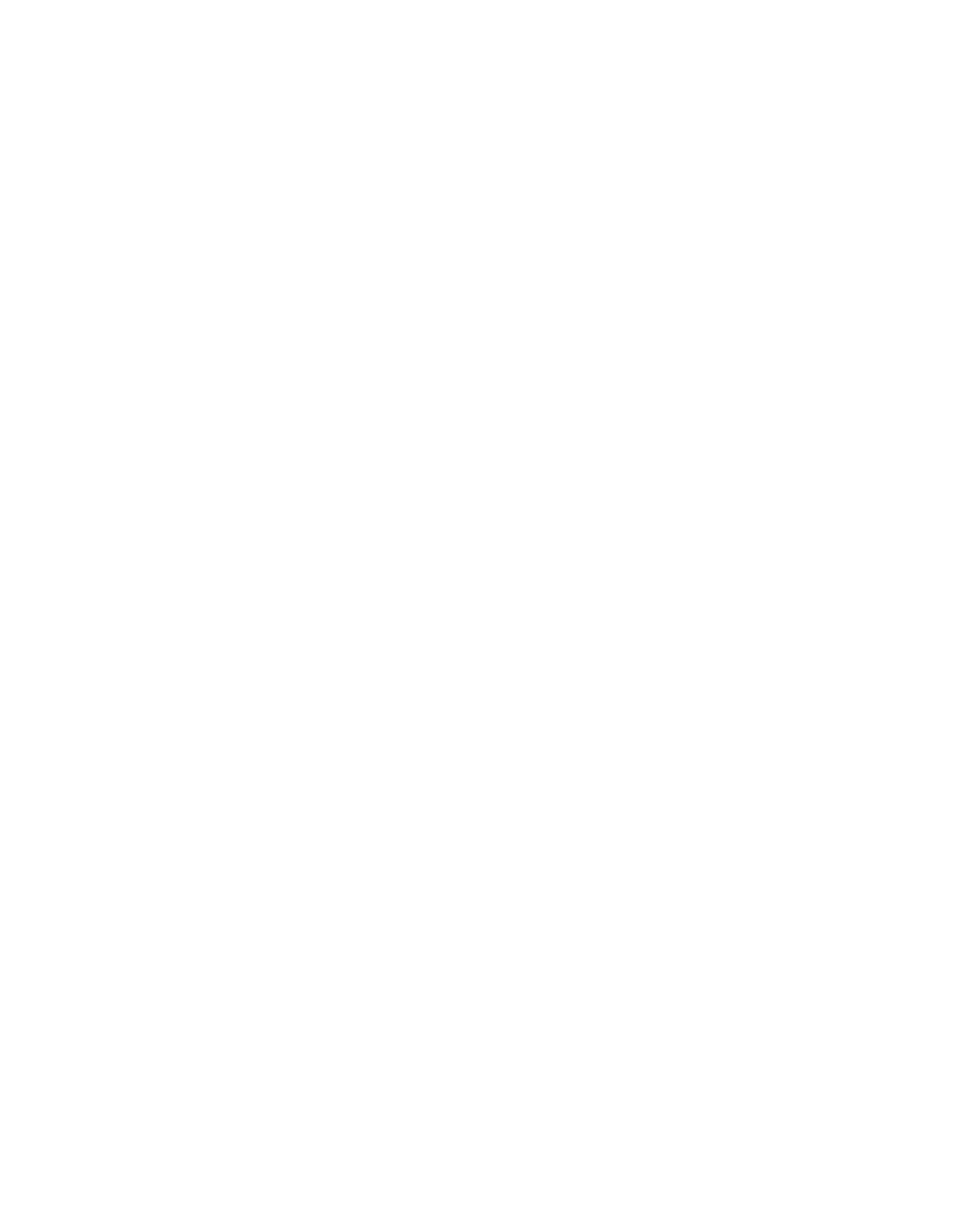Page: 1<br>v8.01-Clerking-41

| Lot# | <b>Bid Amount</b> | Lot# | <b>Bid Amount</b> | Lot# | <b>Bid Amount</b> |
|------|-------------------|------|-------------------|------|-------------------|
| 2001 | 40.00             | 2039 | 110.00            | 2077 | 100.00            |
| 2002 | 45.00             | 2040 | 50.00             | 2078 | 80.00             |
| 2003 | 120.00            | 2041 | 130.00            | 2079 | 80.00             |
| 2004 | 60.00             | 2042 | 35.00             | 2080 | 100.00            |
| 2005 | 50.00             | 2043 | 50.00             | 2081 | 180.00            |
| 2006 | 60.00             | 2044 | 80.00             | 2082 | 140.00            |
| 2007 | 110.00            | 2045 | 140.00            | 2083 | 70.00             |
| 2008 | 60.00             | 2046 | 80.00             | 2084 | 90.00             |
| 2009 | 120.00            | 2047 | 275.00            | 2085 | 160.00            |
| 2010 | 80.00             | 2048 | 140.00            | 2086 | 80.00             |
| 2011 | 375.00            | 2049 | 40.00             | 2087 | 90.00             |
| 2012 | 90.00             | 2050 | 40.00             | 2088 | 110.00            |
| 2013 | 80.00             | 2051 | 100.00            | 2089 | 150.00            |
| 2014 | 450.00            | 2052 | 100, 00           | 2090 | 110.00            |
| 2015 | 50.00             | 2053 | 110.00            | 2091 | 700.00            |
| 2016 | 110.00            | 2054 | 130.00            | 2092 | 110.00            |
| 2017 | 160.00            | 2055 | 70.00             | 2093 | 100.00            |
| 2018 | 160.00            | 2056 | 325.00            | 2094 | 100.00            |
| 2019 | 475.00            | 2057 | 90.00             | 2095 | 100.00            |
| 2020 | 70.00             | 2058 | 80.00             | 2096 | 110.00            |
| 2021 | 400.00            | 2059 | 100.00            | 2097 | 120.00            |
| 2022 | 180.00            | 2060 | 140.00            | 2098 | 110.00            |
| 2023 | 180.00            | 2061 | 90.00             | 2099 | 100, 00           |
| 2024 | 150.00            | 2062 | 200.00            | 2100 | 90.00             |
| 2025 | 140.00            | 2063 | 100.00            | 2101 | 70.00             |
| 2026 | 170. 00           | 2064 | 180. 00           | 2102 | 80.00             |
| 2027 | 45.00             | 2065 | 90. 00            | 2103 | 130.00            |
| 2028 | 50.00             | 2066 | 150.00            | 2104 | 180.00            |
| 2029 | 90.00             | 2067 | 140.00            | 2105 | 160.00            |
| 2030 | 60.00             | 2068 | 120.00            | 2106 | 90.00             |
| 2031 | 80.00             | 2069 | 110.00            | 2107 | 110.00            |
| 2032 | 50.00             | 2070 | 190.00            | 2108 | 120.00            |
| 2033 | 45.00             | 2071 | 100.00            | 2109 | 225.00            |
| 2034 | 200. 00           | 2072 | 90.00             | 2110 | 90.00             |
| 2035 | 60.00             | 2073 | 60.00             | 2111 | 60.00             |
| 2036 | 150.00            | 2074 | 80.00             | 2112 | 200.00            |
| 2037 | 100.00<br>.       | 2075 | 70.00<br>.        | 2113 | 80.00             |
| 2038 | 170.00            | 2076 | 110.00            | 2114 | 130.00            |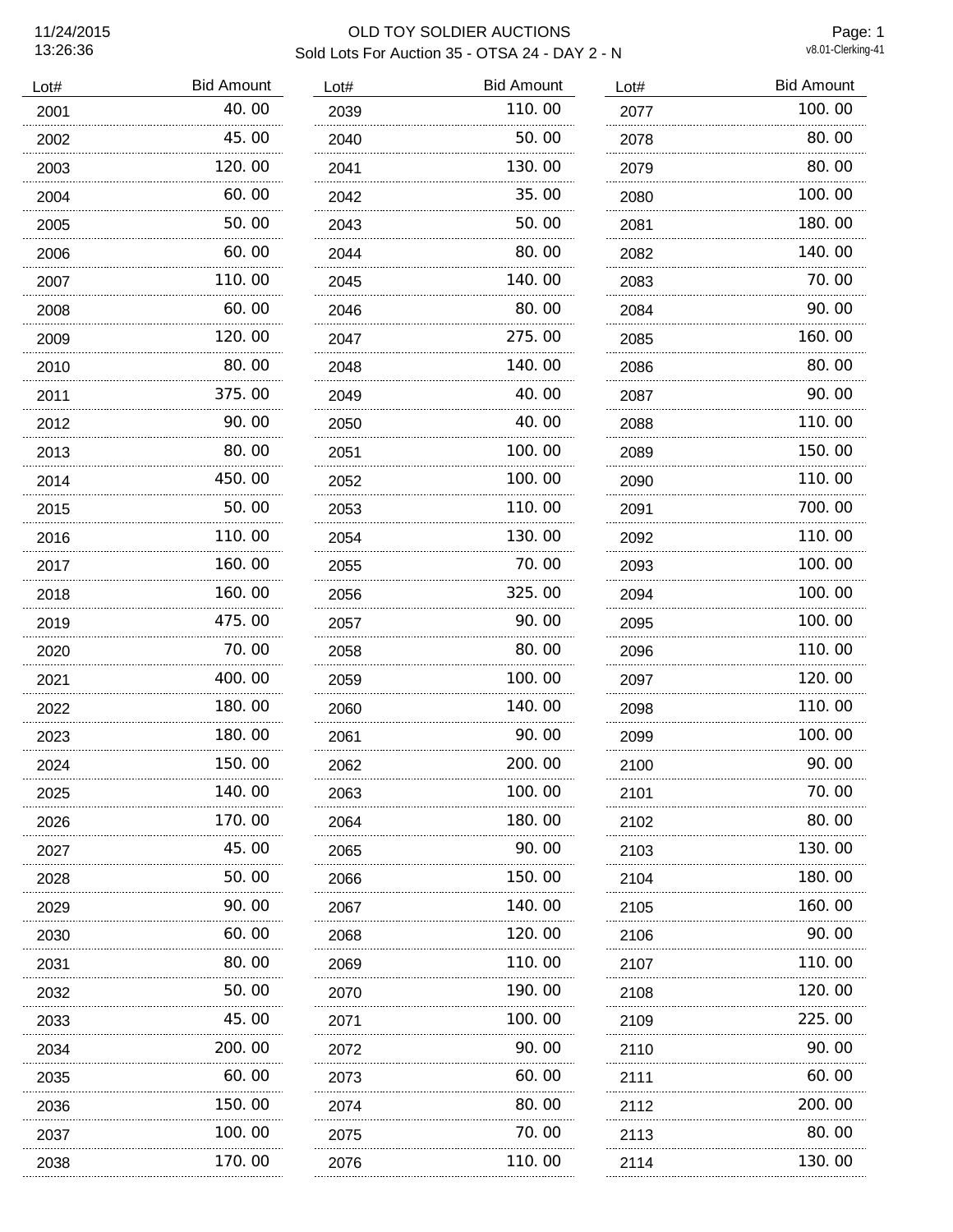Page: 2<br>v8.01-Clerking-41

| Lot# | <b>Bid Amount</b> | Lot# | <b>Bid Amount</b> | Lot# | <b>Bid Amount</b> |
|------|-------------------|------|-------------------|------|-------------------|
| 2115 | 110.00            | 2153 | 300.00            | 2191 | 45.00             |
| 2116 | 60.00             | 2154 | 120.00            | 2192 | 70.00             |
| 2117 | 60.00             | 2155 | 80.00             | 2193 | 60.00             |
| 2118 | 120.00            | 2156 | 90.00             | 2194 | 40.00             |
| 2119 | 110.00            | 2157 | 70.00             | 2195 | 80.00             |
| 2120 | 120.00            | 2158 | 120.00            | 2196 | 250.00            |
| 2121 | 140.00            | 2159 | 130.00            | 2197 | 600.00            |
| 2122 | 120, 00           | 2160 | 110.00            | 2198 | 50.00             |
| 2123 | 120.00            | 2161 | 325.00            | 2199 | 60.00             |
| 2124 | 70.00             | 2162 | 90.00             | 2200 | 100.00            |
| 2125 | 120.00            | 2163 | 70.00             | 2201 | 60.00             |
| 2126 | 60.00             | 2164 | 120.00            | 2202 | 110.00            |
| 2127 | 100.00            | 2165 | 70.00             | 2203 | 45.00             |
| 2128 | 60.00             | 2166 | 300, 00           | 2204 | 300.00            |
| 2129 | 80.00             | 2167 | 250.00            | 2205 | 140.00            |
| 2130 | 60.00             | 2168 | 60.00             | 2206 | 70.00             |
| 2131 | 35.00             | 2169 | 45.00             | 2207 | 100.00            |
| 2132 | 180.00            | 2170 | 110.00            | 2208 | 140.00            |
| 2133 | 100.00            | 2171 | 100.00            | 2209 | 70.00             |
| 2134 | 110.00            | 2172 | 70.00             | 2210 | 120.00            |
| 2135 | 80.00             | 2173 | 70.00             | 2211 | 180.00            |
| 2136 | 80.00             | 2174 | 150.00            | 2212 | 45.00             |
| 2137 | 120.00            | 2175 | 70.00             | 2213 | 180.00            |
| 2138 | 60.00             | 2176 | 80.00             | 2214 | 225.00            |
| 2139 | 110.00            | 2177 | 130.00            | 2215 | 150.00            |
| 2140 | 100, 00           | 2178 | 375.00            | 2216 | 110.00            |
| 2141 | 90.00             | 2179 | 100.00            | 2217 | 40.00             |
| 2142 | 200.00            | 2180 | 200.00            | 2218 | 70.00             |
| 2143 | 100.00            | 2181 | 45.00             | 2219 | 70.00             |
| 2144 | 130.00            | 2182 | 80.00             | 2220 | 80.00             |
| 2145 | 120.00            | 2183 | 100.00            | 2221 | 200.00            |
| 2146 | 70.00             | 2184 | 140.00            | 2222 | 90.00             |
| 2147 | 90.00             | 2185 | 110.00            | 2223 | 80.00             |
| 2148 | 80.00             | 2186 | 100.00            | 2224 | 100.00            |
| 2149 | 400. 00           | 2187 | 90.00             | 2225 | 180.00            |
| 2150 | 120.00            | 2188 | 300.00            | 2226 | 40.00             |
| 2151 | 170.00            | 2189 | 400.00            | 2227 | 275.00            |
| 2152 | 475.00            | 2190 | 100.00            | 2228 | 425.00            |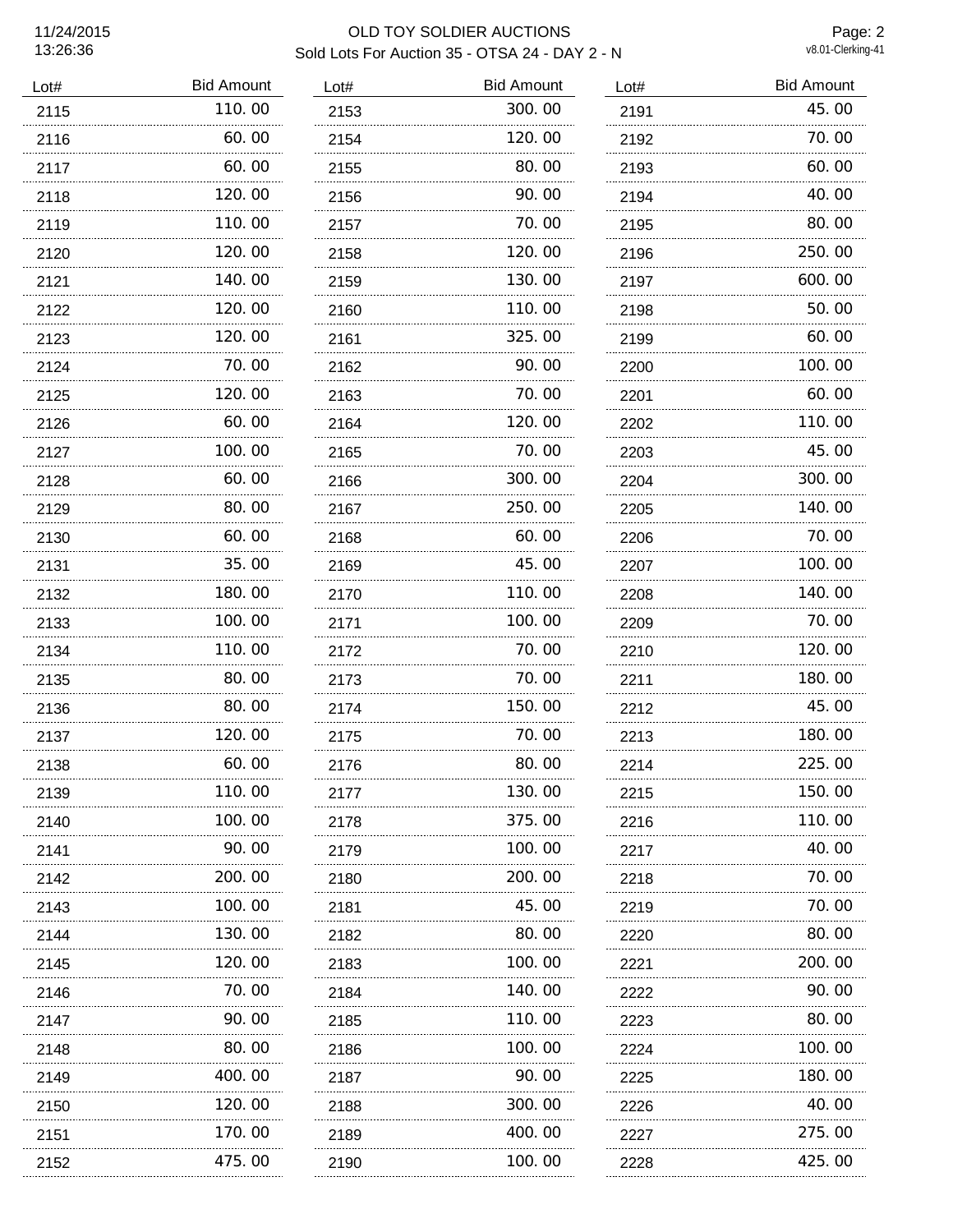Page: 3<br>v8.01-Clerking-41

| Lot# | <b>Bid Amount</b> | Lot# | <b>Bid Amount</b> | Lot# | <b>Bid Amount</b> |
|------|-------------------|------|-------------------|------|-------------------|
| 2229 | 190.00            | 2267 | 80.00             | 2305 | 425.00            |
| 2230 | 80.00             | 2268 | 110.00            | 2306 | 100.00            |
| 2231 | 45.00             | 2269 | 180.00            | 2307 | 130.00            |
| 2232 | 40.00             | 2270 | 180.00            | 2308 | 100.00            |
| 2233 | 40.00             | 2271 | 400.00            | 2309 | 70.00             |
| 2234 | 35.00             | 2272 | 70.00             | 2310 | 250.00            |
| 2235 | 70.00             | 2273 | 140.00            | 2311 | 350.00            |
| 2236 | 40.00             | 2274 | 100.00            | 2312 | 275.00            |
| 2237 | 40.00             | 2275 | 30.00             | 2313 | 225.00            |
| 2238 | 110.00            | 2276 | 35.00             | 2314 | 200.00            |
| 2239 | 40.00             | 2277 | 60.00             | 2315 | 100.00            |
| 2240 | 45.00             | 2278 | 50.00             | 2316 | 200.00            |
| 2241 | 50.00             | 2279 | 250.00            | 2317 | 275.00            |
| 2242 | 45.00             | 2280 | 80.00             | 2318 | 140.00            |
| 2243 | 80.00             | 2281 | 120.00            | 2319 | 60.00             |
| 2244 | 80.00             | 2282 | 140.00            | 2320 | 225.00            |
| 2245 | 35.00             | 2283 | 110.00            | 2321 | 275.00            |
| 2246 | 60.00             | 2284 | 35,00             | 2322 | 100.00            |
| 2247 | 50.00             | 2285 | 225.00            | 2323 | 150.00            |
| 2248 | 50.00             | 2286 | 110.00            | 2324 | 200.00            |
| 2249 | 80.00             | 2287 | 50.00             | 2325 | 70.00             |
| 2250 | 40.00             | 2288 | 120.00            | 2326 | 70.00             |
| 2251 | 100, 00           | 2289 | 140.00            | 2327 | 110.00            |
| 2252 | 80.00             | 2290 | 140.00            | 2328 | 60.00             |
| 2253 | 100.00            | 2291 | 300.00            | 2329 | 60.00             |
| 2254 | 60.00             | 2292 | 50.00             | 2330 | 120.00            |
| 2255 | 80.00             | 2293 | 100. 00           | 2331 | 110. 00           |
| 2256 | 150. 00           | 2294 | 90.00             | 2332 | 400.00            |
| 2257 | 110.00            | 2295 | 50.00             | 2333 | 475.00            |
| 2258 | 120.00            | 2296 | 160.00            | 2334 | 300.00            |
| 2259 | 130. 00           | 2297 | 110.00            | 2335 | 300.00            |
| 2260 | 150.00            | 2298 | 190.00            | 2336 | 275.00            |
| 2261 | 50.00             | 2299 | 130.00            | 2337 | 500.00            |
| 2262 | 60.00             | 2300 | 50.00             | 2338 | 200.00            |
| 2263 | 250. 00           | 2301 | 275.00            | 2339 | 90.00             |
| 2264 | 250.00            | 2302 | 500.00            | 2340 | 70.00             |
| 2265 | 180.00            | 2303 | 180.00            | 2341 | 350.00            |
| 2266 | 60.00             | 2304 | 190.00            | 2342 | 750.00            |
|      |                   |      |                   |      |                   |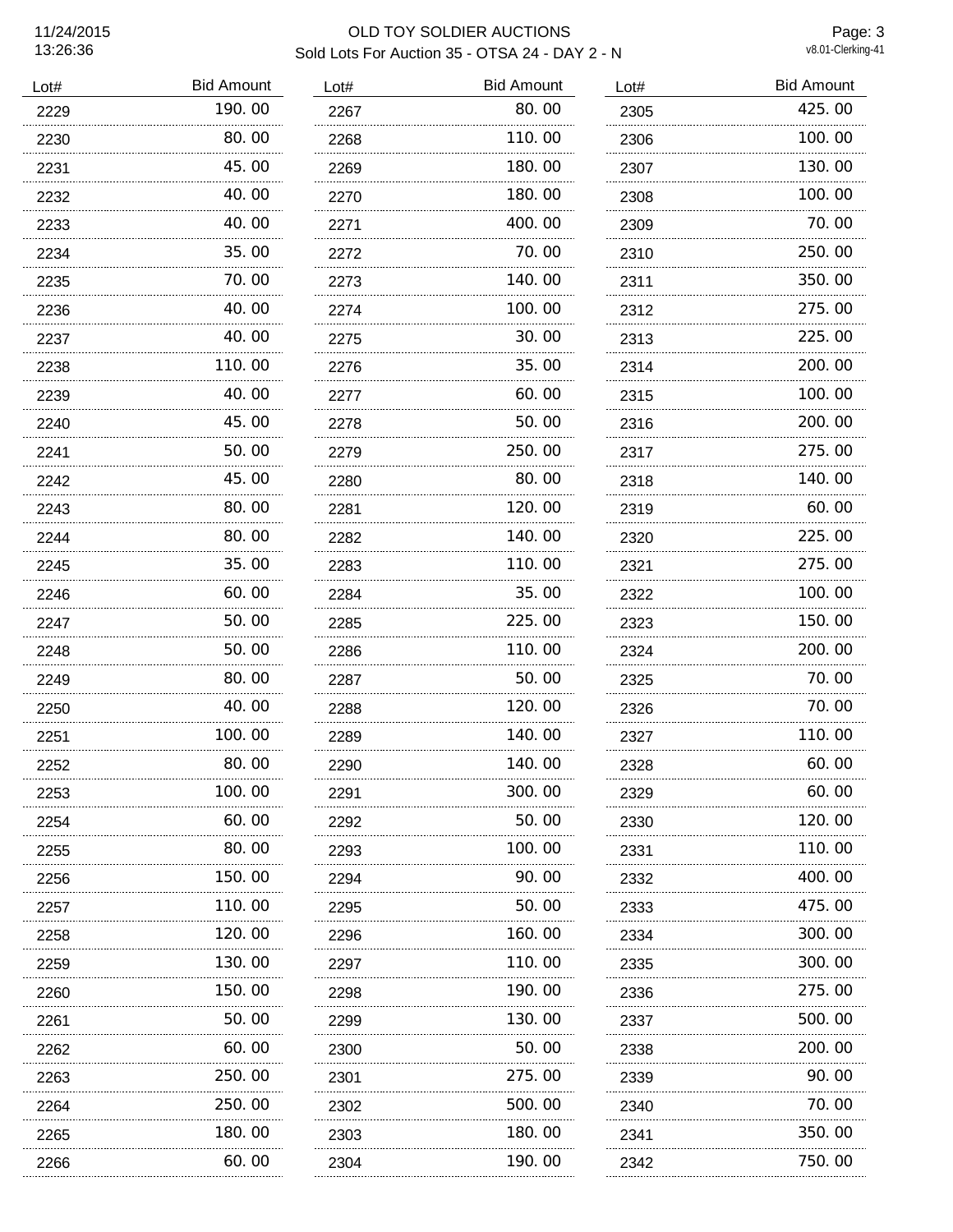Page: 4<br>v8.01-Clerking-41

| Lot# | <b>Bid Amount</b> | Lot# | <b>Bid Amount</b> | Lot# | <b>Bid Amount</b> |
|------|-------------------|------|-------------------|------|-------------------|
| 2343 | 250.00            | 2381 | 200.00            | 2419 | 90.00             |
| 2344 | 300.00            | 2382 | 160.00            | 2420 | 80.00             |
| 2345 | 140.00            | 2383 | 90.00             | 2421 | 70.00             |
| 2346 | 120.00            | 2384 | 275.00            | 2422 | 70.00             |
| 2347 | 40.00             | 2385 | 180.00            | 2423 | 80.00             |
| 2348 | 20.00             | 2386 | 60.00             | 2424 | 60.00             |
| 2349 | 325.00            | 2387 | 45.00             | 2425 | 100.00            |
| 2350 | 225.00            | 2388 | 70.00             | 2426 | 70.00             |
| 2351 | 180.00            | 2389 | 350.00            | 2427 | 110.00            |
| 2352 | 100, 00           | 2390 | 275.00            | 2428 | 90.00             |
| 2353 | 110.00            | 2391 | 60.00             | 2429 | 100.00            |
| 2354 | 160.00            | 2392 | 300.00            | 2430 | 90.00             |
| 2355 | 250.00            | 2393 | 130.00            | 2431 | 70.00             |
| 2356 | 160.00            | 2394 | 130.00            | 2432 | 80.00             |
| 2357 | 450.00            | 2395 | 110.00            | 2433 | 70.00             |
| 2358 | 200, 00           | 2396 | 170.00            | 2434 | 70.00             |
| 2359 | 150.00            | 2397 | 300.00            | 2435 | 60.00             |
| 2360 | 35.00             | 2398 | 110.00            | 2436 | 80.00             |
| 2361 | 25.00             | 2399 | 160.00            | 2437 | 70.00             |
| 2362 | 40.00             | 2400 | 350.00            | 2438 | 70.00             |
| 2363 | 30.00             | 2401 | 600.00            | 2439 | 70.00             |
| 2364 | 160.00            | 2402 | 1,700.00          | 2440 | 170.00            |
| 2365 | 400.00            | 2403 | 90.00             | 2441 | 700.00            |
| 2366 | 130.00            | 2404 | 1, 900. 00        | 2442 | 130.00            |
| 2367 | 130.00            | 2405 | 1,500.00          | 2443 | 130.00            |
| 2368 | 400. 00           | 2406 | 375.00            | 2444 | 300.00            |
| 2369 | 130.00            | 2407 | 150. 00           | 2445 | 275.00            |
| 2370 | 425.00            | 2408 | 100.00            | 2446 | 60.00             |
| 2371 | 130. 00           | 2409 | 60. 00            | 2447 | 100.00            |
| 2372 | 160.00            | 2410 | 110.00            | 2448 | 200.00            |
| 2373 | 130. 00           | 2411 | 50.00             | 2449 | 250.00            |
| 2374 | 200.00            | 2412 | 100.00            | 2450 | 200.00            |
| 2375 | 70.00             | 2413 | 30.00             | 2451 | 20.00             |
| 2376 | 100. 00           | 2414 | 100.00            | 2452 | 45.00             |
| 2377 | 100. 00           | 2415 | 50.00             | 2453 | 45.00             |
| 2378 | 100.00            | 2416 | 250.00            | 2454 | 45.00             |
| 2379 | 100. 00           | 2417 | 130.00            | 2455 | 50.00             |
| 2380 | 70.00             | 2418 | 110.00            | 2456 | 50.00             |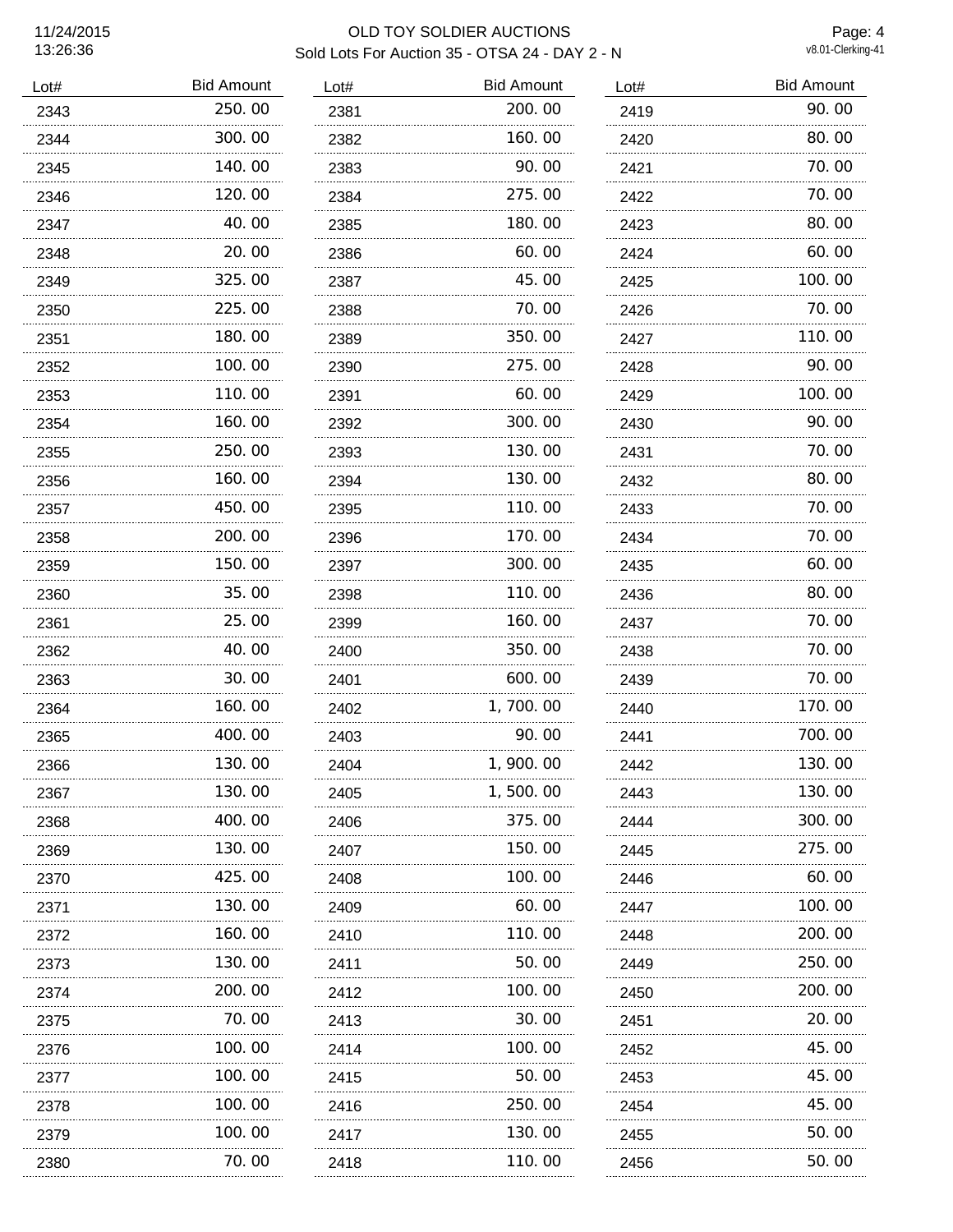Page: 5<br>v8.01-Clerking-41

| Lot# | <b>Bid Amount</b> | Lot# | <b>Bid Amount</b> | Lot# | <b>Bid Amount</b> |
|------|-------------------|------|-------------------|------|-------------------|
| 2457 | 45.00             | 2495 | 90.00             | 2533 | 225.00            |
| 2458 | 45.00             | 2496 | 70.00             | 2534 | 250.00            |
| 2459 | 50.00             | 2497 | 70.00             | 2535 | 600.00            |
| 2460 | 50.00             | 2498 | 100.00            | 2536 | 425.00            |
| 2461 | 225.00            | 2499 | 80.00             | 2537 | 70.00             |
| 2462 | 425.00            | 2500 | 110.00            | 2538 | 150.00            |
| 2463 | 150.00            | 2501 | 60.00             | 2539 | 70.00             |
| 2464 | 100.00            | 2502 | 110.00            | 2540 | 550.00            |
| 2465 | 120.00            | 2503 | 60.00             | 2541 | 200.00            |
| 2466 | 130.00            | 2504 | 110.00            | 2542 | 100.00            |
| 2467 | 900.00            | 2505 | 60.00             | 2543 | 120.00            |
| 2468 | 100.00            | 2506 | 70.00             | 2544 | 110.00            |
| 2469 | 170.00            | 2507 | 60.00             | 2545 | 300.00            |
| 2470 | 225.00            | 2508 | 60.00             | 2546 | 100.00            |
| 2471 | 600.00            | 2509 | 225.00            | 2547 | 170.00            |
| 2472 | 60.00             | 2510 | 150,00            | 2548 | 750.00            |
| 2473 | 275.00            | 2511 | 120.00            | 2549 | 130.00            |
| 2474 | 600.00            | 2512 | 190.00            | 2550 | 170.00            |
| 2475 | 700.00            | 2513 | 80.00             | 2551 | 110.00            |
| 2476 | 1,800.00          | 2514 | 275.00            | 2552 | 60.00             |
| 2477 | 700.00            | 2515 | 150.00            | 2553 | 110.00            |
| 2478 | 35.00             | 2516 | 275.00            | 2554 | 130.00            |
| 2479 | 30.00             | 2517 | 150.00            | 2555 | 250.00            |
| 2480 | 30.00             | 2518 | 400.00            | 2556 | 120.00            |
| 2481 | 30.00             | 2519 | 140.00            | 2557 | 160.00            |
| 2482 | 45.00             | 2520 | 450.00            | 2558 | 150.00            |
| 2483 | 50.00             | 2521 | 190. 00           | 2559 | 110. 00           |
| 2484 | 100.00            | 2522 | 80.00             | 2560 | 150.00            |
| 2485 | 30.00             | 2523 | 450.00            | 2561 | 120.00            |
| 2486 | 80.00             | 2524 | 2,000.00          | 2562 | 150.00            |
| 2487 | 140.00            | 2525 | 100.00            | 2563 | 160. 00           |
| 2488 | 225.00            | 2526 | 80.00             | 2564 | 130.00            |
| 2489 | 100.00            | 2527 | 300.00            | 2565 | 80.00             |
| 2490 | 375.00            | 2528 | 60.00             | 2566 | 150.00            |
| 2491 | 50.00             | 2529 | 300.00            | 2567 | 300.00            |
| 2492 | 90.00             | 2530 | 150.00            | 2568 | 100.00            |
| 2493 | 130. 00           | 2531 | 800.00            | 2569 | 850.00            |
| 2494 | 250.00            | 2532 | 550.00            | 2570 | 60.00             |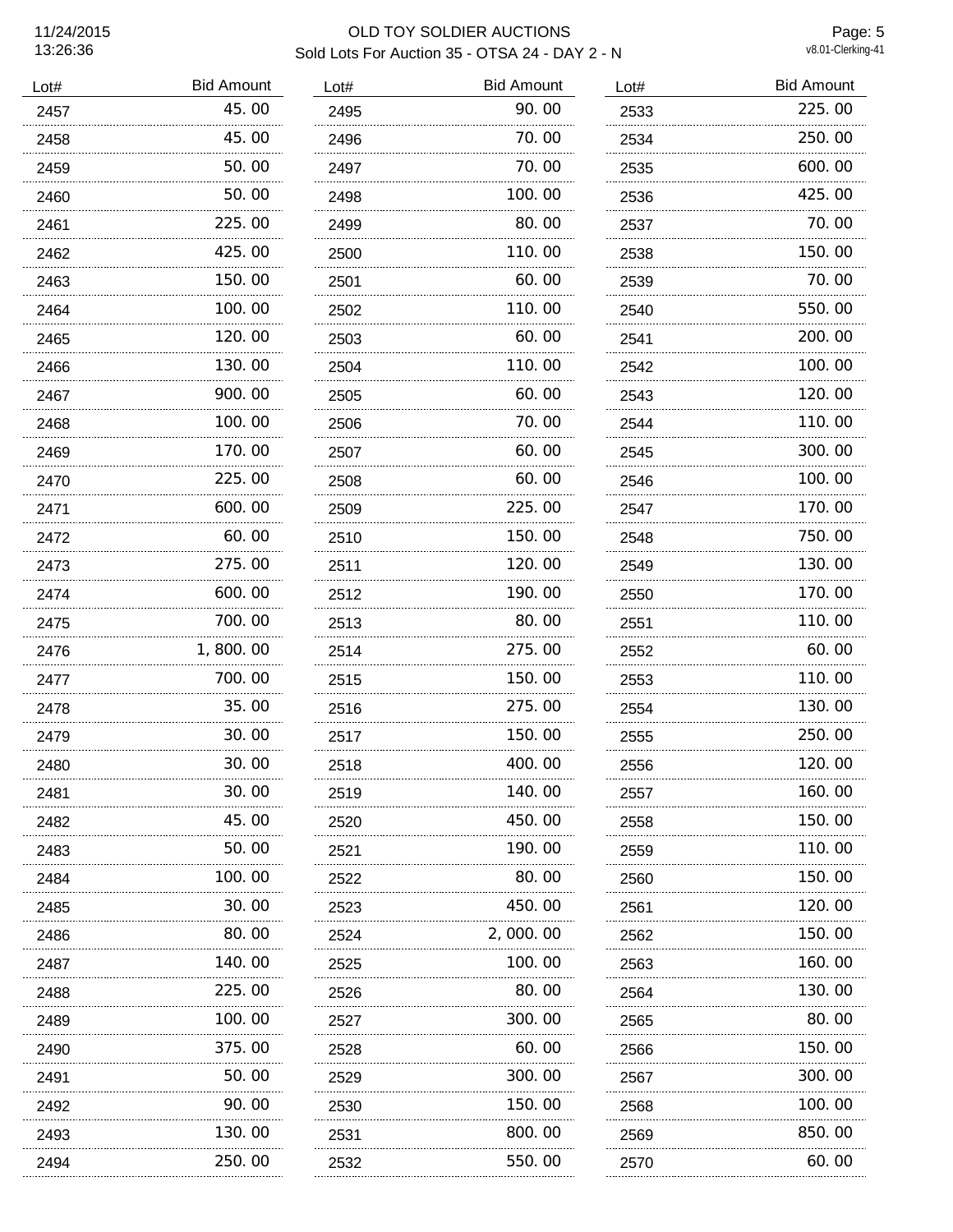Page: 6<br>v8.01-Clerking-41

| Lot# | <b>Bid Amount</b> | Lot# | <b>Bid Amount</b> | Lot# | <b>Bid Amount</b> |
|------|-------------------|------|-------------------|------|-------------------|
| 2571 | 60.00             | 2609 | 130.00            | 2647 | 70.00             |
| 2572 | 80.00             | 2610 | 190.00            | 2648 | 50.00             |
| 2573 | 250.00            | 2611 | 400.00            | 2649 | 110.00            |
| 2574 | 80.00             | 2612 | 190.00            | 2650 | 190.00            |
| 2575 | 130.00            | 2613 | 160.00            | 2651 | 90.00             |
| 2576 | 1,600.00          | 2614 | 225.00            | 2652 | 325.00            |
| 2577 | 2,500.00          | 2615 | 60.00             | 2653 | 800.00            |
| 2578 | 3, 100. 00        | 2616 | 100.00            | 2654 | 250.00            |
| 2579 | 1,800.00          | 2617 | 70.00             | 2655 | 400.00            |
| 2580 | 900.00            | 2618 | 180.00            | 2656 | 90.00             |
| 2581 | 2, 100.00         | 2619 | 350.00            | 2657 | 70.00             |
| 2582 | 225.00            | 2620 | 300.00            | 2658 | 80.00             |
| 2583 | 250.00            | 2621 | 200.00            | 2659 | 400.00            |
| 2584 | 350.00            | 2622 | 120.00            | 2660 | 90.00             |
| 2585 | 250.00            | 2623 | 130.00            | 2661 | 375.00            |
| 2586 | 120, 00           | 2624 | 750.00            | 2662 | 110.00            |
| 2587 | 3,000.00          | 2625 | 375.00            | 2663 | 70.00             |
| 2588 | 60.00             | 2626 | 70.00             | 2664 | 70.00             |
| 2589 | 90.00             | 2627 | 120.00            | 2665 | 100.00            |
| 2590 | 80.00             | 2628 | 70.00             | 2666 | 60.00             |
| 2591 | 275.00            | 2629 | 140.00            | 2667 | 90.00             |
| 2592 | 15.00             | 2630 | 100.00            | 2668 | 60.00             |
| 2593 | 550.00            | 2631 | 120.00            | 2669 | 60.00             |
| 2594 | 120.00            | 2632 | 140.00            | 2670 | 50.00             |
| 2595 | 425.00            | 2633 | 110.00            | 2671 | 110.00            |
| 2596 | 425.00            | 2634 | 90.00             | 2672 | 60.00             |
| 2597 | 425,00            | 2635 | 60.00             | 2673 | 50.00             |
| 2598 | 275.00            | 2636 | 180.00            | 2674 | 120.00            |
| 2599 | 475.00            | 2637 | 200.00            | 2675 | 160.00            |
| 2600 | 100.00            | 2638 | 180.00            | 2676 | 350.00            |
| 2601 | 40. 00            | 2639 | 150.00            | 2677 | 80.00             |
| 2602 | 25.00             | 2640 | 140.00            | 2678 | 130.00            |
| 2603 | 130. 00           | 2641 | 130.00            | 2679 | 120. 00           |
| 2604 | 100.00            | 2642 | 275.00            | 2680 | 140.00            |
| 2605 | 100.00            | 2643 | 130.00            | 2681 | 225.00            |
| 2606 | 180.00            | 2644 | 250.00            | 2682 | 150.00            |
| 2607 | 300.00            | 2645 | 170.00            | 2683 | 80.00             |
| 2608 | 225.00            | 2646 | 180.00            | 2684 | 70.00             |
|      |                   |      |                   |      |                   |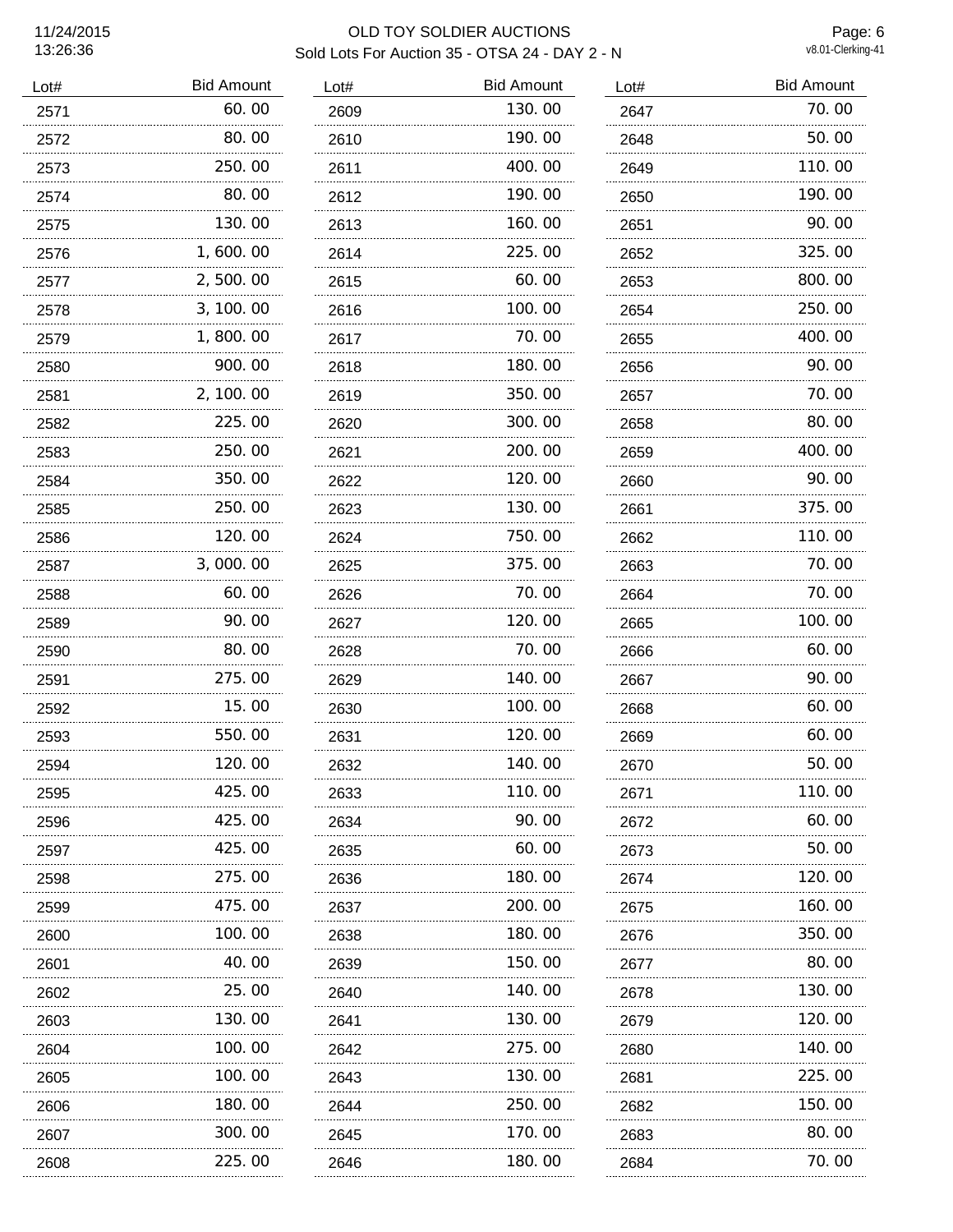| Lot# | <b>Bid Amount</b> |
|------|-------------------|
| 2685 | 70.00             |
| 2686 | 60.00             |
| 2687 | 60.00             |
| 2688 | 60.00             |
| 2689 | 170.00            |
| 2690 | 50.00             |
| 2691 | 120.00            |
| 2692 | 100.00            |
| 2693 | 130.00            |
| 2694 | 50.00             |
| 2695 | 100.00            |
|      |                   |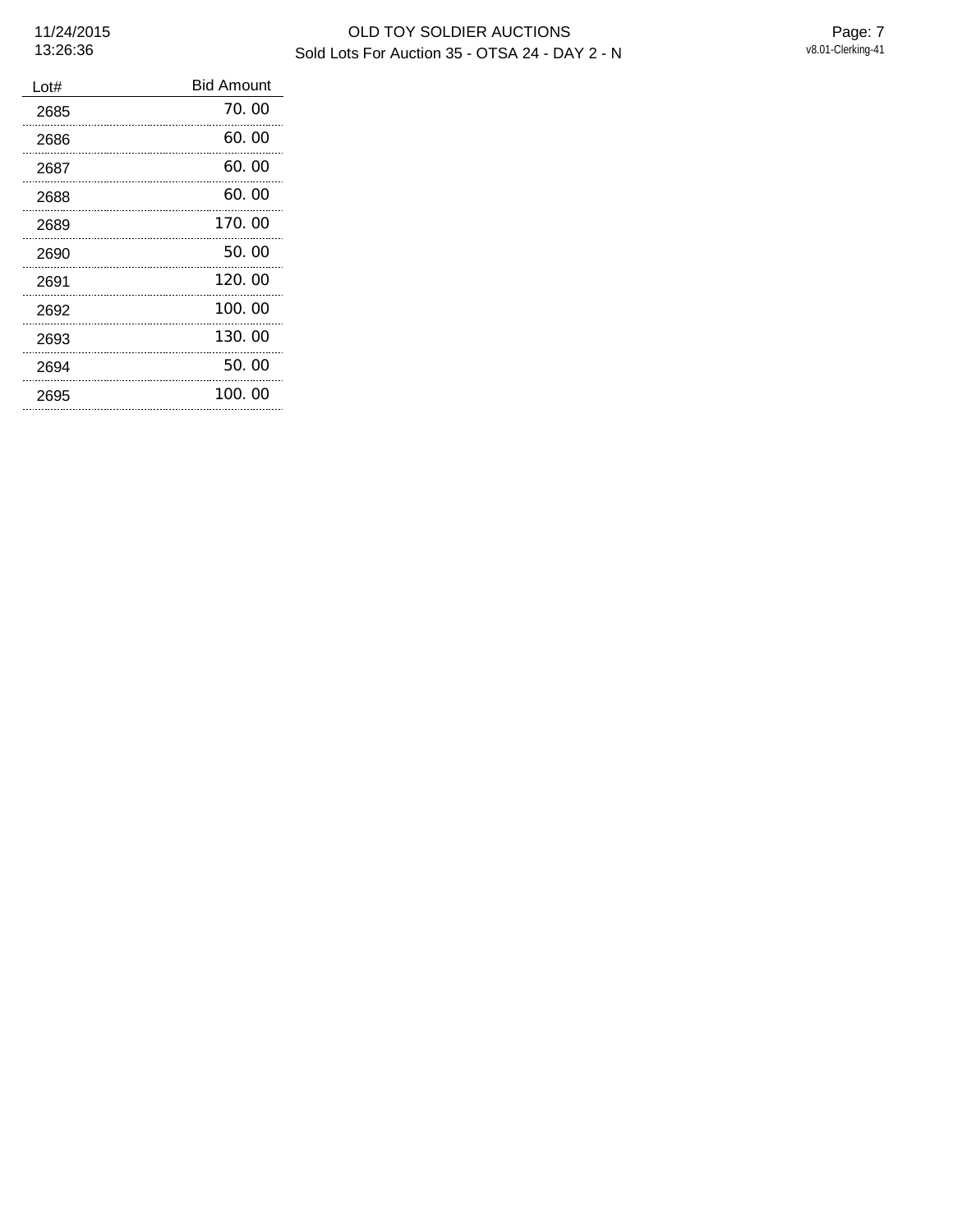Page: 1<br>v8.01-Clerking-41

| Lot# | <b>Bid Amount</b> | Lot# | <b>Bid Amount</b> | Lot# | <b>Bid Amount</b> |
|------|-------------------|------|-------------------|------|-------------------|
| 3001 | 1,500.00          | 3039 | 120.00            | 3077 | 120.00            |
| 3002 | 225.00            | 3040 | 550.00            | 3078 | 120.00            |
| 3003 | 150.00            | 3041 | 650.00            | 3079 | 150.00            |
| 3004 | 100.00            | 3042 | 650.00            | 3080 | 130.00            |
| 3005 | 170.00            | 3043 | 600.00            | 3081 | 160.00            |
| 3006 | 300.00            | 3044 | 650.00            | 3082 | 80.00             |
| 3007 | 180.00            | 3045 | 325.00            | 3083 | 250.00            |
| 3008 | 225.00            | 3046 | 100.00            | 3084 | 170.00            |
| 3009 | 170.00            | 3047 | 100.00            | 3085 | 300.00            |
| 3010 | 120.00            | 3048 | 130.00            | 3086 | 150.00            |
| 3011 | 150.00            | 3049 | 140.00            | 3087 | 130.00            |
| 3012 | 140.00            | 3050 | 130.00            | 3088 | 160.00            |
| 3013 | 110.00            | 3051 | 50.00             | 3089 | 140.00            |
| 3014 | 140.00            | 3052 | 550.00            | 3090 | 110.00            |
| 3015 | 130.00<br>.       | 3053 | 500.00            | 3091 | 170.00            |
| 3016 | 120.00            | 3054 | 450.00            | 3092 | 190.00            |
| 3017 | 250.00            | 3055 | 300.00            | 3093 | 300.00            |
| 3018 | 120.00            | 3056 | 500.00            | 3094 | 120.00            |
| 3019 | 190.00<br>.       | 3057 | 325.00<br>.       | 3095 | 150.00            |
| 3020 | 275.00            | 3058 | 100.00            | 3096 | 80.00             |
| 3021 | 225.00            | 3059 | 100.00            | 3097 | 120.00            |
| 3022 | 180.00            | 3060 | 80.00             | 3098 | 100.00            |
| 3023 | 130.00            | 3061 | 110.00            | 3099 | 225.00            |
| 3024 | 275.00            | 3062 | 110.00            | 3100 | 120.00            |
| 3025 | 140.00            | 3063 | 130.00            | 3101 | 80.00             |
| 3026 | 60.00             | 3064 | 150.00            | 3102 | 80.00             |
| 3027 | 120. 00           | 3065 | 90.00             | 3103 | 90. 00            |
| 3028 | 350.00            | 3066 | 140.00            | 3104 | 100.00            |
| 3029 | 375.00            | 3067 | 190.00            | 3105 | 200.00            |
| 3030 | 275.00            | 3068 | 550.00            | 3106 | 80.00             |
| 3031 | 300.00            | 3069 | 170.00            | 3107 | 250.00            |
| 3032 | 250.00            | 3070 | 110.00            | 3108 | 140.00            |
| 3033 | 70.00             | 3071 | 100.00            | 3109 | 140.00            |
| 3034 | 60.00             | 3072 | 190.00            | 3110 | 100.00            |
| 3035 | 110. 00           | 3073 | 150.00            | 3111 | 200.00            |
| 3036 | 375.00            | 3074 | 250.00            | 3112 | 110.00            |
| 3037 | 250.00            | 3075 | 90.00             | 3113 | 275.00            |
| 3038 | 160. 00           | 3076 | 160. 00           | 3114 | 180.00            |
|      |                   |      |                   |      |                   |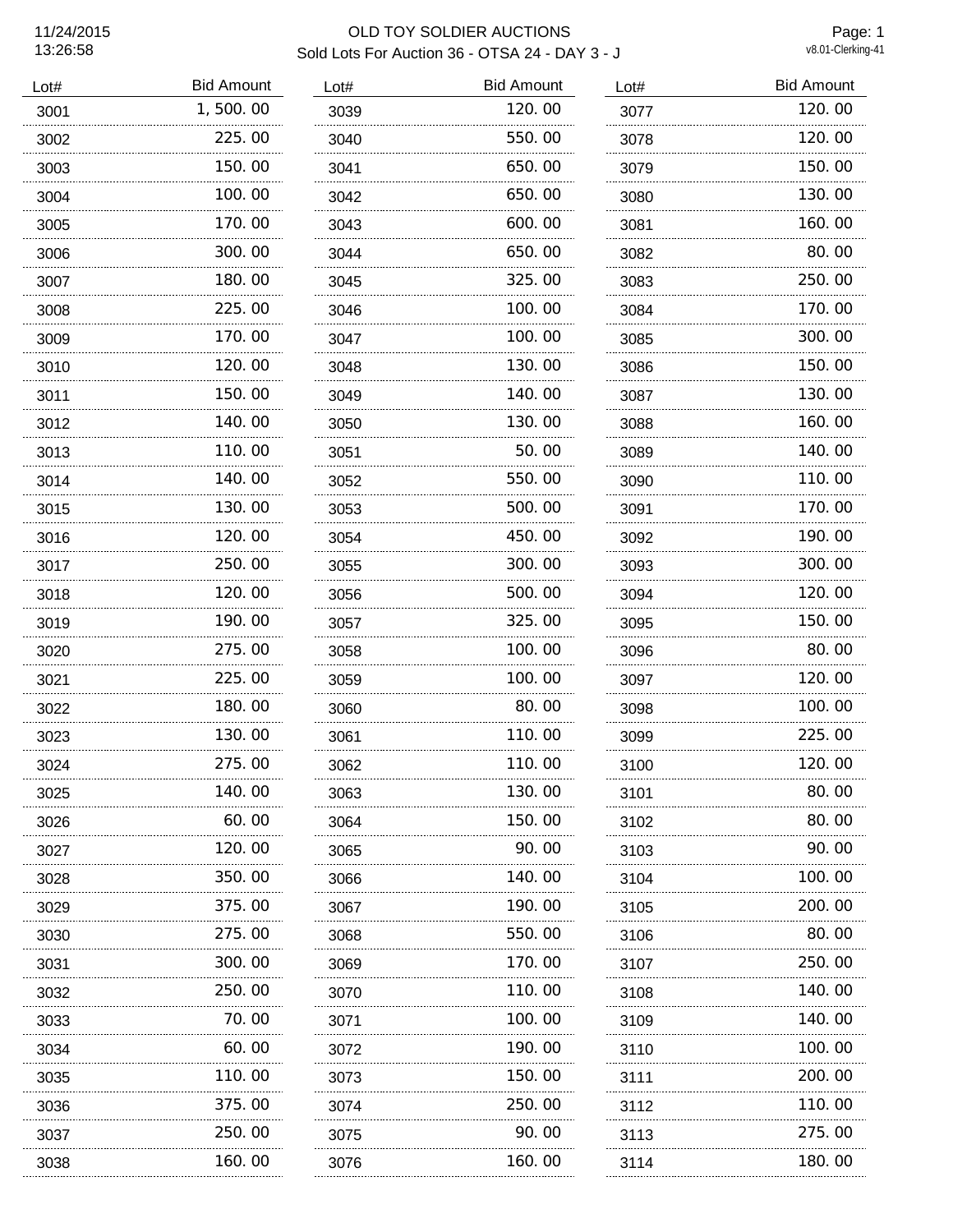## OLD TOY SOLDIER AUCTIONS Sold Lots For Auction 36 - OTSA 24 - DAY 3 - J

Page: 2<br>v8.01-Clerking-41

| Lot# | <b>Bid Amount</b> | Lot# | <b>Bid Amount</b> | Lot# | <b>Bid Amount</b> |
|------|-------------------|------|-------------------|------|-------------------|
| 3115 | 250.00            | 3153 | 275.00            | 3191 | 80.00             |
| 3116 | 180.00            | 3154 | 225.00            | 3192 | 80.00             |
| 3117 | 325.00            | 3155 | 300.00            | 3193 | 60.00             |
| 3118 | 275.00            | 3156 | 200.00            | 3194 | 80.00             |
| 3119 | 200.00            | 3157 | 1,000.00          | 3195 | 110.00            |
| 3120 | 200.00            | 3158 | 950.00            | 3196 | 120.00            |
| 3121 | 250.00            | 3159 | 200.00            | 3197 | 100.00            |
| 3122 | 80.00             | 3160 | 225.00            | 3198 | 110.00            |
| 3123 | 375.00            | 3161 | 300.00            | 3199 | 80.00             |
| 3124 | 350.00            | 3162 | 250.00            | 3200 | 70.00             |
| 3125 | 90.00             | 3163 | 350.00            | 3201 | 90.00             |
| 3126 | 80.00             | 3164 | 325.00            | 3202 | 150.00            |
| 3127 | 50.00             | 3165 | 650.00            | 3203 | 110.00            |
| 3128 | 225.00            | 3166 | 475.00            | 3204 | 325.00            |
| 3129 | 225.00            | 3167 | 475.00            | 3205 | 120.00            |
| 3130 | 200.00            | 3168 | 375.00            | 3206 | 80.00             |
| 3131 | 160.00            | 3169 | 1, 100.00         | 3207 | 50.00             |
| 3132 | 180.00            | 3170 | 250.00            | 3208 | 50.00             |
| 3133 | 100.00            | 3171 | 275.00            | 3209 | 50.00             |
| 3134 | 70.00             | 3172 | 325.00            | 3210 | 80.00             |
| 3135 | 80.00             | 3173 | 350.00            | 3211 | 70.00             |
| 3136 | 150.00            | 3174 | 500.00            | 3212 | 70.00             |
| 3137 | 100, 00           | 3175 | 250.00            | 3213 | 100.00            |
| 3138 | 90.00             | 3176 | 80.00             | 3214 | 140.00            |
| 3139 | 90.00             | 3177 | 180.00            | 3215 | 350.00            |
| 3140 | 250. 00           | 3178 | 500.00            | 3216 | 100.00            |
| 3141 | 170. 00           | 3179 | 200.00            | 3217 | 80.00             |
| 3142 | 90.00             | 3180 | 300.00            | 3218 | 140.00            |
| 3143 | 225.00            | 3181 | 300.00            | 3219 | 110.00            |
| 3144 | 190.00            | 3182 | 550.00            | 3220 | 140.00            |
| 3145 | 325.00            | 3183 | 450.00            | 3221 | 140.00            |
| 3146 | 60.00             | 3184 | 100.00            | 3222 | 110. 00           |
| 3147 | 130. 00           | 3185 | 90.00             | 3223 | 160. 00           |
| 3148 | 250.00            | 3186 | 90.00             | 3224 | 150.00            |
| 3149 | 350.00            | 3187 | 150.00            | 3225 | 90.00             |
| 3150 | 60.00             | 3188 | 90.00             | 3226 | 120.00            |
| 3151 | 70.00             | 3189 | 160.00            | 3227 | 190.00            |
| 3152 | 500.00            | 3190 | 80.00             | 3228 | 140. 00           |
|      |                   |      |                   |      |                   |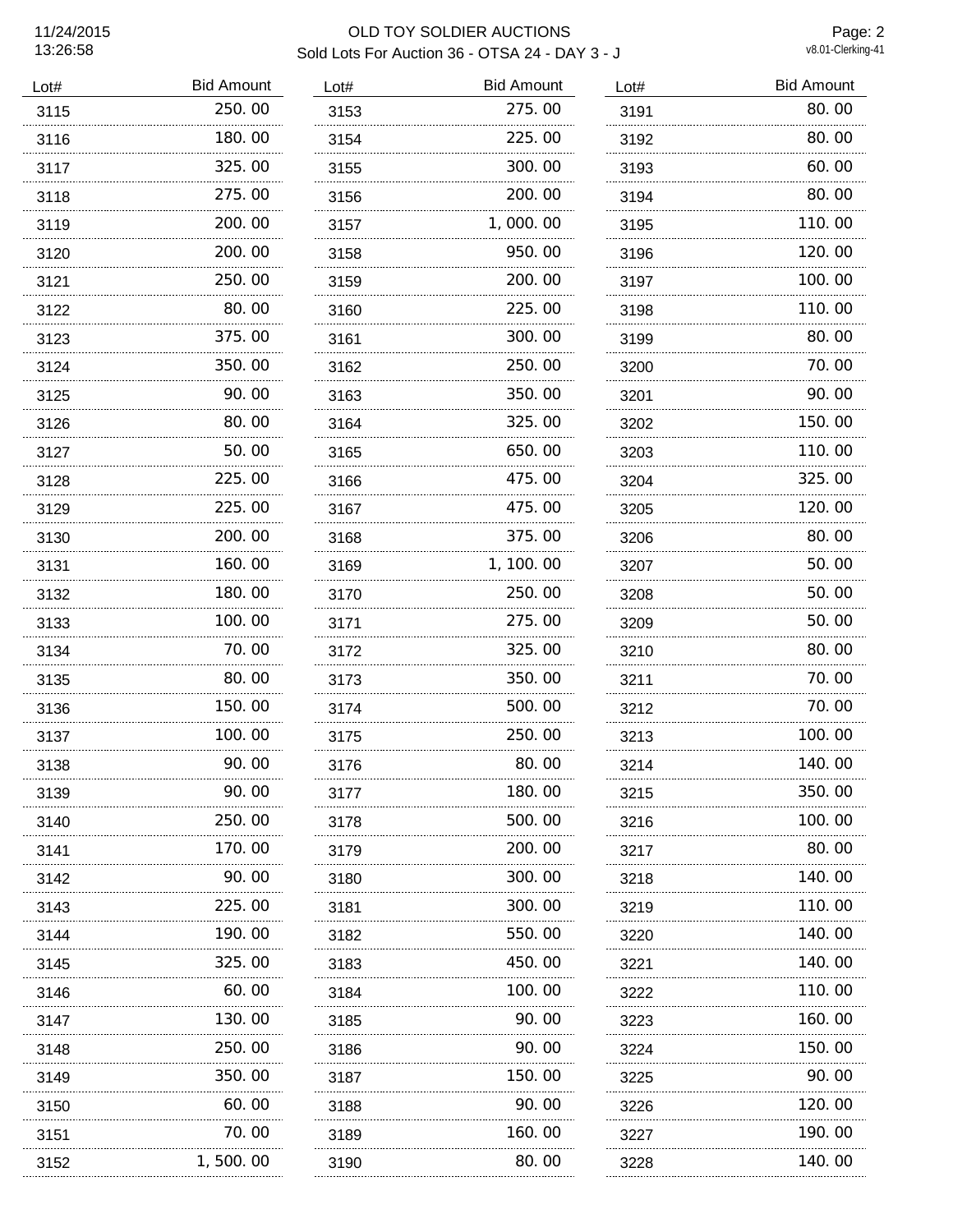## OLD TOY SOLDIER AUCTIONS Sold Lots For Auction 36 - OTSA 24 - DAY 3 - J

Page: 3<br>v8.01-Clerking-41

| Lot# | <b>Bid Amount</b> | Lot# | <b>Bid Amount</b> | Lot# | <b>Bid Amount</b> |
|------|-------------------|------|-------------------|------|-------------------|
| 3229 | 350.00            | 3267 | 200.00            | 3305 | 60.00             |
| 3230 | 225.00            | 3268 | 80.00             | 3306 | 140.00            |
| 3231 | 275.00            | 3269 | 100.00            | 3307 | 60.00             |
| 3232 | 700.00            | 3270 | 325.00            | 3308 | 160.00            |
| 3233 | 200.00            | 3271 | 80.00             | 3309 | 35.00             |
| 3234 | 300.00            | 3272 | 60.00             | 3310 | 180.00            |
| 3235 | 250.00            | 3273 | 225.00            | 3311 | 170.00            |
| 3236 | 190.00            | 3274 | 200.00            | 3312 | 120.00            |
| 3237 | 110.00            | 3275 | 60.00             | 3313 | 70.00             |
| 3238 | 90.00             | 3276 | 50.00             | 3314 | 130.00            |
| 3239 | 90.00             | 3277 | 50.00             | 3315 | 190.00            |
| 3240 | 200.00            | 3278 | 110.00            | 3316 | 110.00            |
| 3241 | 90.00             | 3279 | 90.00             | 3317 | 100.00            |
| 3242 | 100.00            | 3280 | 80.00             | 3318 | 190.00            |
| 3243 | 100.00            | 3281 | 300.00            | 3319 | 170.00            |
| 3244 | 130.00            | 3282 | 60.00             | 3320 | 150.00            |
| 3245 | 130.00            | 3283 | 110.00            | 3321 | 130.00            |
| 3246 | 150.00            | 3284 | 80.00             | 3322 | 90.00             |
| 3247 | 110.00            | 3285 | 90.00             | 3323 | 110.00            |
| 3248 | 110.00            | 3286 | 60.00             | 3324 | 100.00            |
| 3249 | 180.00            | 3287 | 50.00             | 3325 | 170.00            |
| 3250 | 100.00            | 3288 | 60.00             | 3326 | 150.00            |
| 3251 | 80.00             | 3289 | 160.00            | 3327 | 130.00            |
| 3252 | 110.00            | 3290 | 45.00             | 3328 | 425.00            |
| 3253 | 600.00            | 3291 | 50.00             | 3329 | 500.00            |
| 3254 | 350.00            | 3292 | 60.00             | 3330 | 500.00            |
| 3255 | 140. 00           | 3293 | 50.00             | 3331 | 500. 00           |
| 3256 | 170. 00           | 3294 | 100. OO           | 3332 | 500.00            |
| 3257 | 250.00            | 3295 | 70.00             | 3333 | 500.00            |
| 3258 | 190.00            | 3296 | 80.00             | 3334 | 500.00            |
| 3259 | 375.00            | 3297 | 120. 00           | 3335 | 275.00            |
| 3260 | 250.00            | 3298 | 90.00             | 3336 | 110.00            |
| 3261 | 90.00             | 3299 | 90.00             | 3337 | 550.00            |
| 3262 | 110.00            | 3300 | 50.00             | 3338 | 500.00            |
| 3263 | 110.00            | 3301 | 80.00             | 3339 | 500.00            |
| 3264 | 80.00             | 3302 | 2, 800. 00        | 3340 | 650.00            |
| 3265 | 100. 00           | 3303 | 300.00            | 3341 | 600.00            |
| 3266 | 200.00            | 3304 | 50.00             | 3342 | 750.00            |
|      |                   |      |                   |      |                   |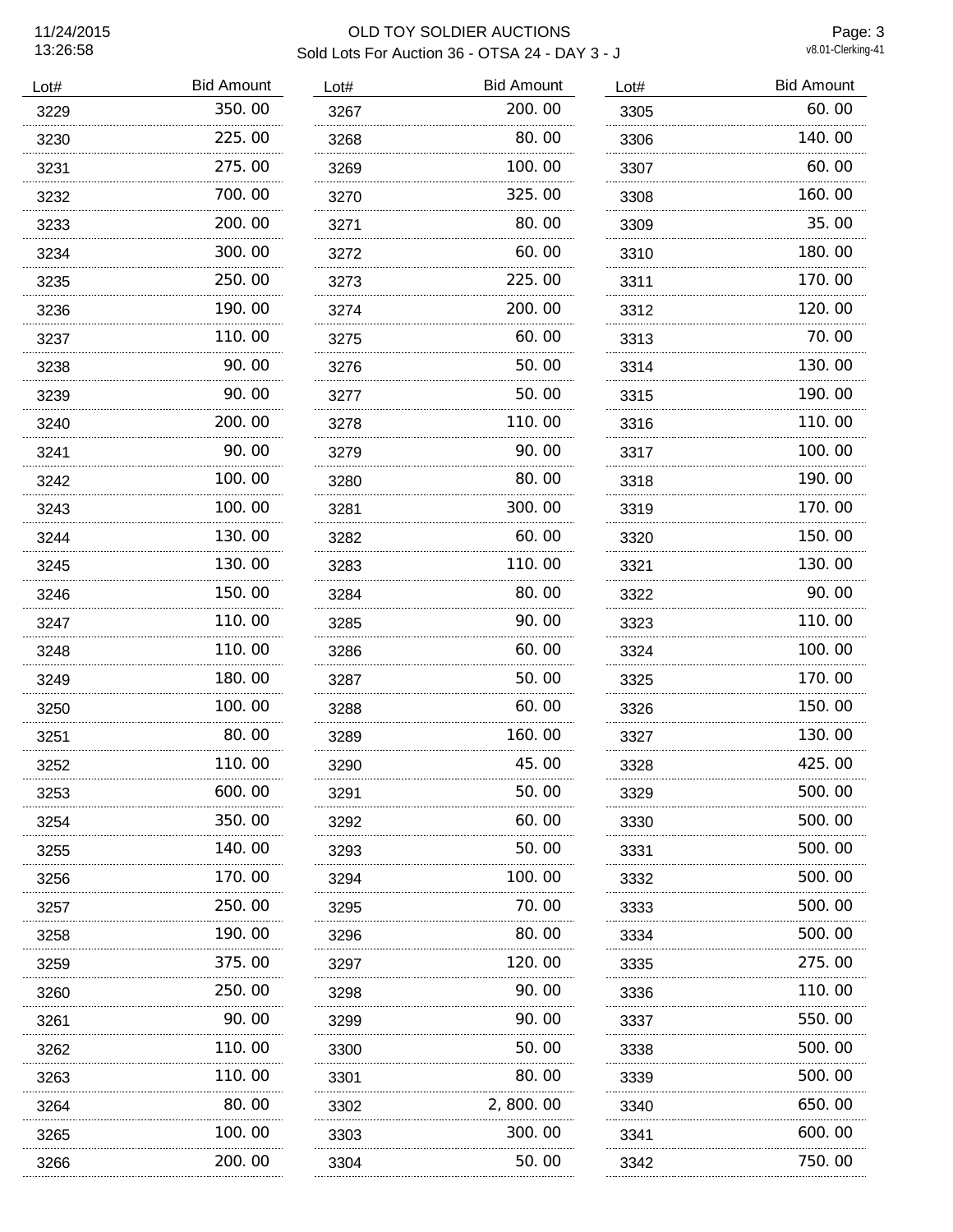## OLD TOY SOLDIER AUCTIONS Sold Lots For Auction 36 - OTSA 24 - DAY 3 - J

Page: 4<br>v8.01-Clerking-41

| Lot# | <b>Bid Amount</b> | Lot# | <b>Bid Amount</b> | Lot# | <b>Bid Amount</b> |
|------|-------------------|------|-------------------|------|-------------------|
| 3343 | 70.00             | 3381 | 160.00            | 3419 | 350.00            |
| 3344 | 80.00             | 3382 | 120.00            | 3420 | 60.00             |
| 3345 | 300.00            | 3383 | 100.00            | 3421 | 80.00             |
| 3346 | 110.00            | 3384 | 140.00            | 3422 | 80.00             |
| 3347 | 160.00            | 3385 | 200.00            | 3423 | 130.00            |
| 3348 | 300.00            | 3386 | 250.00            | 3424 | 375.00            |
| 3349 | 110.00            | 3387 | 130.00            | 3425 | 325.00            |
| 3350 | 170.00            | 3388 | 90.00             | 3426 | 475.00            |
| 3351 | 275.00            | 3389 | 150.00            | 3427 | 110.00            |
| 3352 | 140.00            | 3390 | 130.00            | 3428 | 110.00            |
| 3353 | 140.00            | 3391 | 100.00            | 3429 | 150.00            |
| 3354 | 70.00             | 3392 | 110.00            | 3430 | 110.00            |
| 3355 | 100.00            | 3393 | 150.00            | 3431 | 400.00            |
| 3356 | 160.00            | 3394 | 150.00            | 3432 | 160.00            |
| 3357 | 130.00            | 3395 | 100.00            | 3433 | 110.00            |
| 3358 | 150.00            | 3396 | 110.00            | 3434 | 110.00            |
| 3359 | 160.00            | 3397 | 300.00            | 3435 | 130.00            |
| 3360 | 110.00            | 3398 | 250.00            | 3436 | 130.00            |
| 3361 | 140.00            | 3399 | 190.00            | 3437 | 130.00            |
| 3362 | 110.00            | 3400 | 375.00            | 3438 | 100.00            |
| 3363 | 160.00            | 3401 | 500.00            | 3439 | 120.00            |
| 3364 | 100.00            | 3402 | 425.00            | 3440 | 180.00            |
| 3365 | 80.00             | 3403 | 190.00            | 3441 | 160.00            |
| 3366 | 110.00            | 3404 | 170.00            | 3442 | 110.00            |
| 3367 | 80.00             | 3405 | 225.00            | 3443 | 170.00            |
| 3368 | 300.00            | 3406 | 275.00            | 3444 | 150.00            |
| 3369 | 300. 00           | 3407 | 450.00            | 3445 | 150. 00           |
| 3370 | 110.00            | 3408 | 475.00            | 3446 | 120.00            |
| 3371 | 225.00            | 3409 | 450.00            | 3447 | 130.00            |
| 3372 | 100.00            | 3410 | 375.00            | 3448 | 350.00            |
| 3373 | 100.00            | 3411 | 750.00            | 3449 | 50.00             |
| 3374 | 110.00            | 3412 | 550.00            | 3450 | 50.00             |
| 3375 | 140.00            | 3413 | 7,000.00          | 3451 | 50.00             |
| 3376 | 140.00            | 3414 | 375.00            | 3452 | 80.00             |
| 3377 | 80.00             | 3415 | 550.00            | 3453 | 100.00            |
| 3378 | 130.00            | 3416 | 300.00            | 3454 | 70.00             |
| 3379 | 150.00            | 3417 | 350.00            | 3455 | 50.00             |
| 3380 | 120.00            | 3418 | 650.00            | 3456 | 60.00             |
|      |                   |      |                   |      |                   |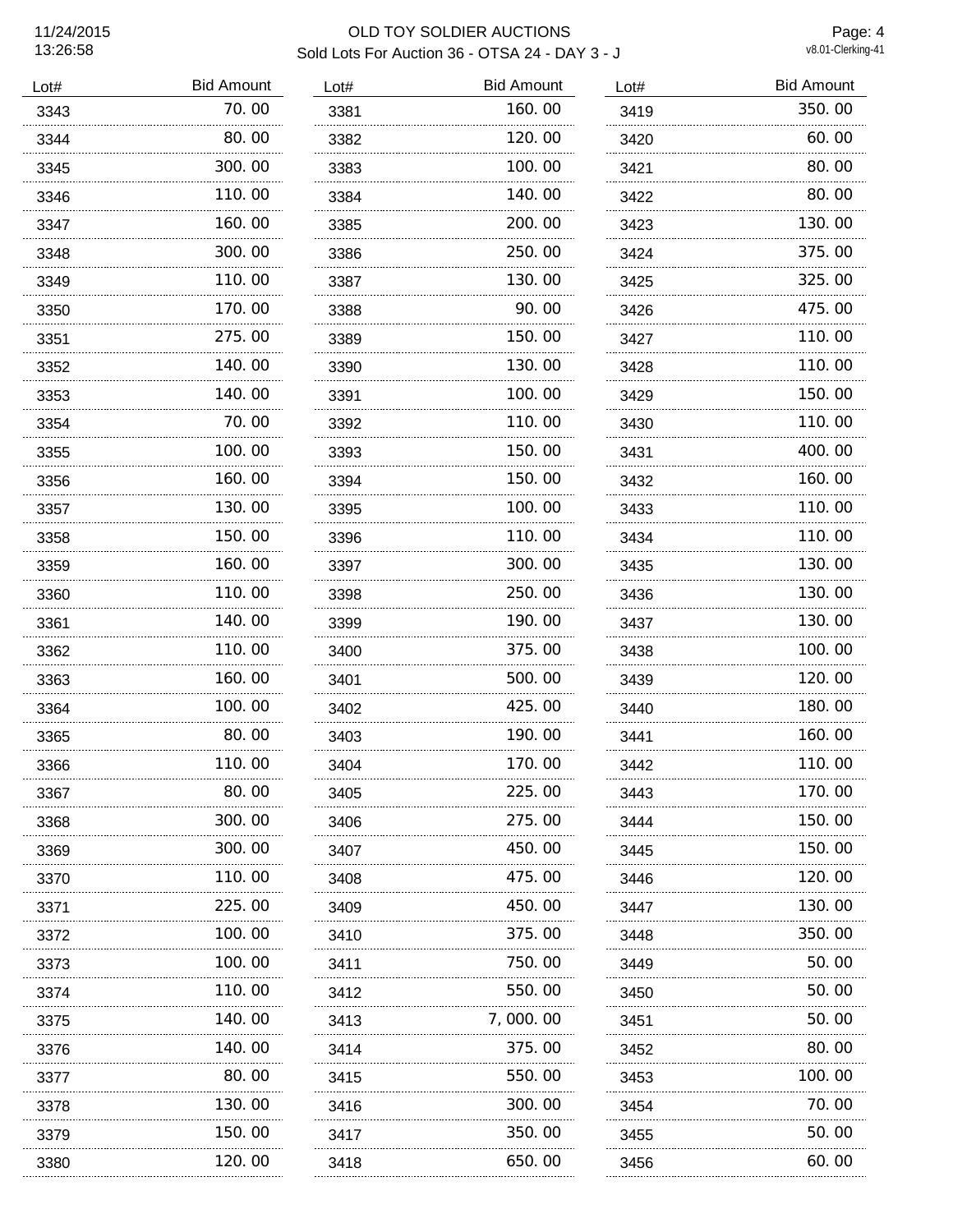Page: 5<br>v8.01-Clerking-41

| Lot# | <b>Bid Amount</b> | Lot# | <b>Bid Amount</b> | Lot# | <b>Bid Amount</b> |
|------|-------------------|------|-------------------|------|-------------------|
| 3457 | 80.00             | 3495 | 160.00            | 3533 | 750.00            |
| 3458 | 60.00             | 3496 | 275.00            | 3534 | 650.00            |
| 3459 | 50.00             | 3497 | 180.00            | 3535 | 450.00            |
| 3460 | 60.00             | 3498 | 500.00            | 3536 | 190.00            |
| 3461 | 70.00             | 3499 | 475.00            | 3537 | 750.00            |
| 3462 | 90.00             | 3500 | 200.00            | 3538 | 90.00             |
| 3463 | 50.00             | 3501 | 200.00            | 3539 | 70.00             |
| 3464 | 50.00             | 3502 | 90.00             | 3540 | 100.00            |
| 3465 | 60.00             | 3503 | 600.00            | 3541 | 170.00            |
| 3466 | 90.00             | 3504 | 900.00            | 3542 | 90.00             |
| 3467 | 60.00             | 3505 | 550.00            | 3543 | 90.00             |
| 3468 | 400.00            | 3506 | 600.00            | 3544 | 275.00            |
| 3469 | 600.00            | 3507 | 750.00            | 3545 | 250.00            |
| 3470 | 400.00            | 3508 | 900.00            | 3546 | 300.00            |
| 3471 | 100.00<br>.       | 3509 | 150.00<br>.       | 3547 | 275.00            |
| 3472 | 140.00            | 3510 | 80.00             | 3548 | 70.00             |
| 3473 | 120.00            | 3511 | 50.00             | 3549 | 950.00            |
| 3474 | 80.00             | 3512 | 60.00             | 3550 | 110.00            |
| 3475 | 110.00            | 3513 | 50.00             | 3551 | 80.00             |
| 3476 | 100, 00           | 3514 | 80.00             | 3552 | 80.00             |
| 3477 | 100.00            | 3515 | 60.00             | 3553 | 60.00             |
| 3478 | 50.00             | 3516 | 150.00            | 3554 | 120.00            |
| 3479 | 110.00            | 3517 | 100.00            | 3555 | 120.00            |
| 3480 | 100.00            | 3518 | 110.00            | 3556 | 130.00            |
| 3481 | 60.00             | 3519 | 120.00            | 3557 | 100.00            |
| 3482 | 70.00             | 3520 | 160.00            | 3558 | 180.00            |
| 3483 | 140.00            | 3521 | 90. OO            | 3559 | 140.00            |
| 3484 | 250.00            | 3522 | 70.00             | 3560 | 70.00             |
| 3485 | 160.00            | 3523 | 100.00            | 3561 | 160.00            |
| 3486 | 40.00             | 3524 | 90.00             | 3562 | 170.00            |
| 3487 | 150, 00           | 3525 | 90.00             | 3563 | 90.00             |
| 3488 | 900.00            | 3526 | 80.00             | 3564 | 70.00             |
| 3489 | 130.00            | 3527 | 70.00             | 3565 | 90.00             |
| 3490 | 60.00             | 3528 | 110.00            | 3566 | 250.00            |
| 3491 | 140. 00           | 3529 | 90. OO            | 3567 | 225.00            |
| 3492 | 150.00            | 3530 | 70.00             | 3568 | 350.00            |
| 3493 | 70.00<br>.        | 3531 | 800.00<br>.       | 3569 | 40.00             |
| 3494 | 120.00            | 3532 | 475.00            | 3570 | 750. 00           |